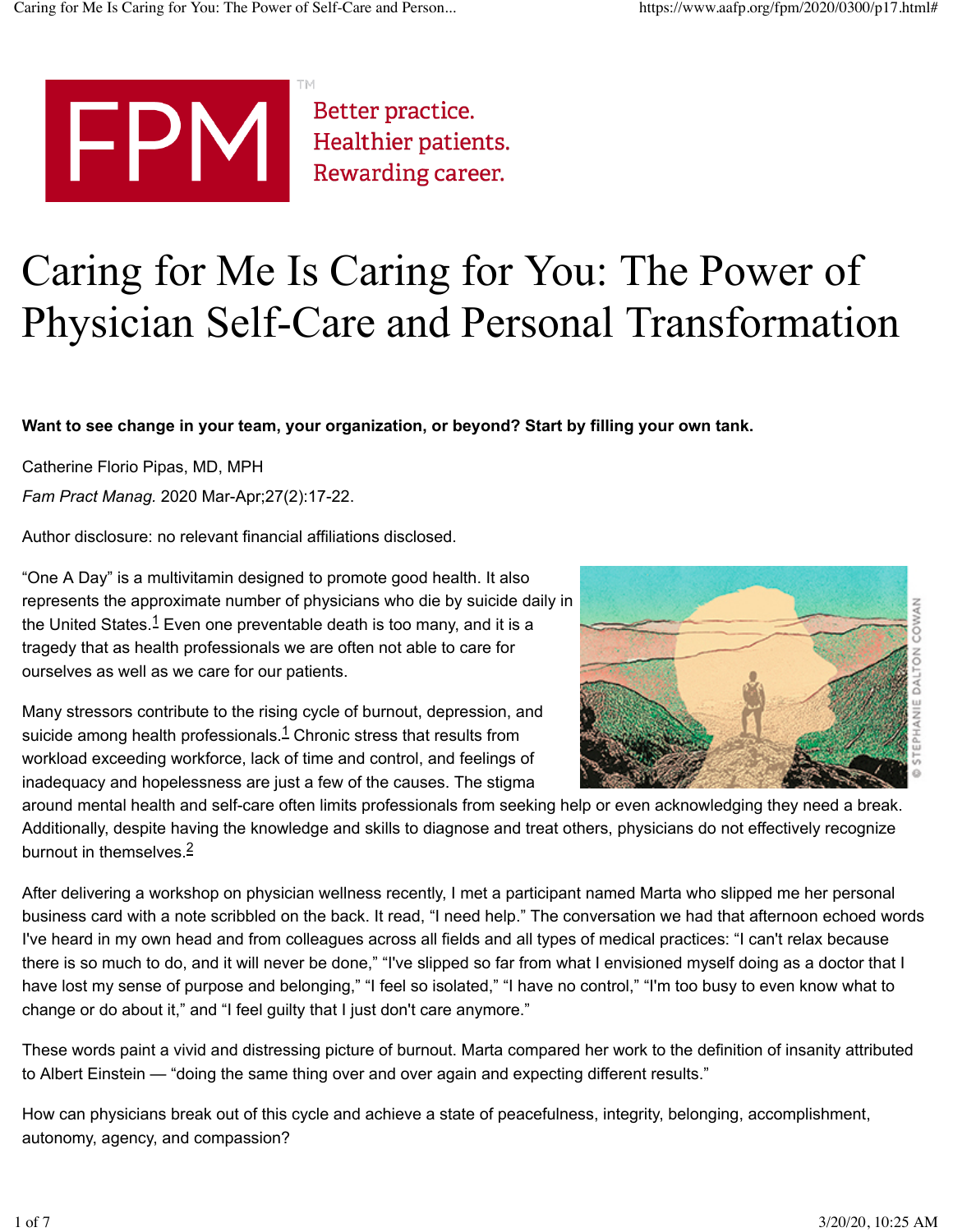For doctors in crisis, the National Suicide Prevention Lifeline (1-800-273-TALK) is critical, but for other physicians, self-care is a viable solution. This article will highlight a critical shift in thinking — one that prioritizes caring for oneself as an effective means of caring for others. The emphasis will be on role modeling self-care, including practicing mindfulness and improving physical health, because personal transformation is the cornerstone for leading change broadly.

## **KEY POINTS**

- A broken system is not an excuse to *not* care for ourselves. It is a call to action.
- Physicians should consider a critical shift in thinking one that prioritizes caring for oneself as an effective means of caring for others.
- Two strategies for self-care include practicing mindfulness and improving physical health.

# **PERSONAL TRANSFORMATION OR SYSTEM CHANGE?**

When I coach physicians about burnout and well-being, they often make the point that the system is the problem, not them, and they sometimes express anger and resentment when challenged to practice self-care.

It's true that our health care system is broken and not supportive of physicians, and our learning and practice environments are often toxic. We should assign blame where it is due — to the system rather than the individual. But who is the system, and can it fix itself?

The 2019 National Academy of Medicine 333-page consensus report, *Taking Action Against Clinician Burnout: A Systems Approach to Professional Well-Being*, highlights the importance of system change, but it also calls on individuals who make up the system to lead the change. $3$  The alternative to leading the change ourselves is that nothing will change, or nonphysician administrators will change the system in ways we may not like.

A broken system is not an excuse to *not* care for ourselves. It is a call to action. We must rise above our toxic environments and find successful well-being strategies for personal transformation. The power to change the system comes from filling the tanks of all physicians — including those in training. We change our culture by caring for and changing ourselves. We are the system. We are the culture. We must save lives, including our own. We must lead the change.

The *social ecological model* illustrates how change begins with each of us as individuals applying a variety of wellness strategies, and then it spreads outward to our families, teams, organizations, communities, and beyond.

All of us in family medicine will be needed to change our system. Empowered with the tools, strategies, and permission to care for ourselves, we can serve as crucial role models, even in difficult systems. We can give our colleagues permission to follow suit, stop the shaming around self-care, design healthy policies in our organizations, implement effective curriculum in our training institutions, construct healthier physical environments, hold our leadership accountable to meet authentic wellbeing metrics, and ultimately design supportive systems.

 $\left| \right|$  Enlarge ( hi-res/fpm20200300p17-uf2.jpg)  $\left| \right|$  Print

**THE SOCIAL ECOLOGICAL MODEL**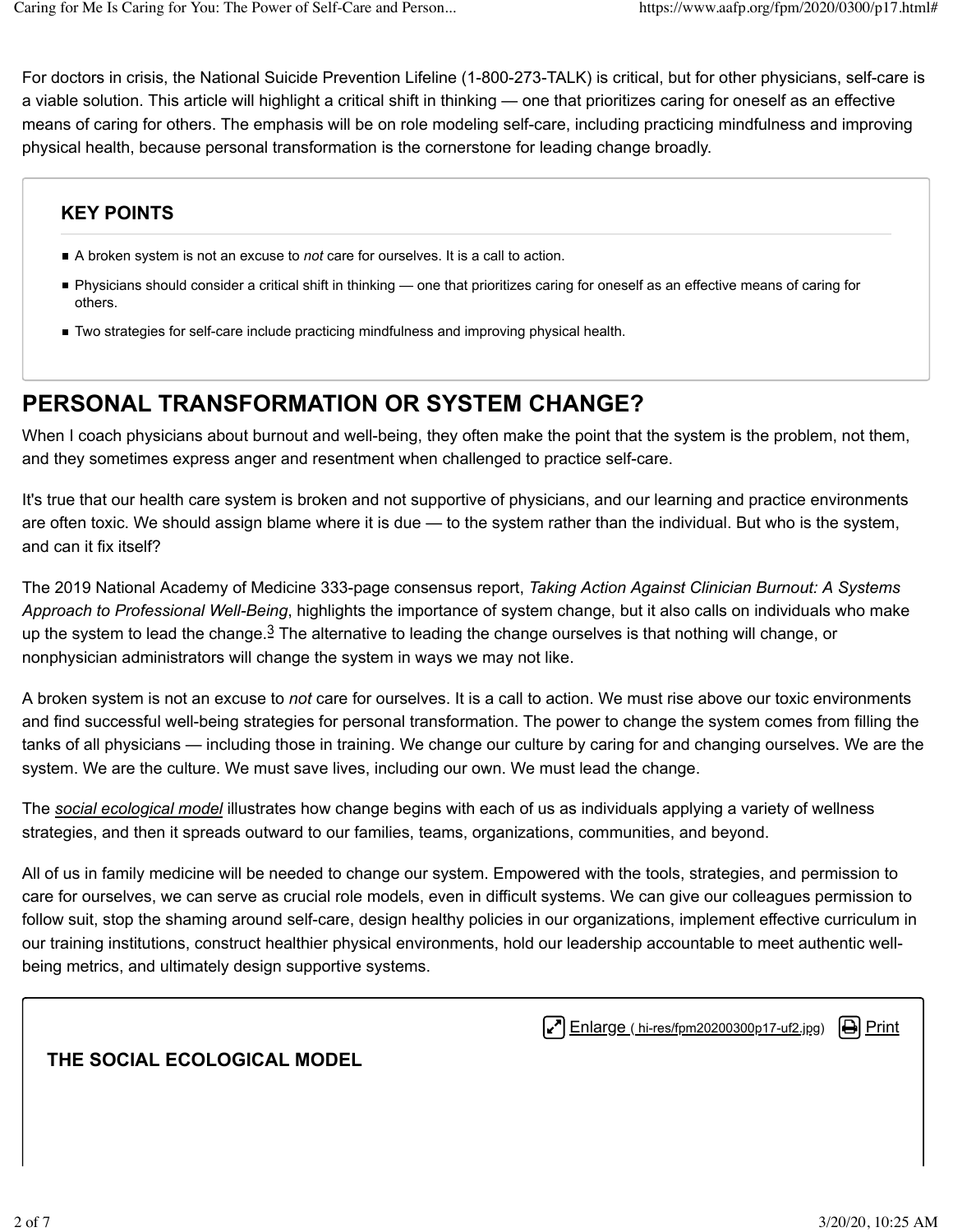

# **MINDFULNESS: A TOOL TO REDUCE STRESS AND REPLENISH ENERGY**

Mindfulness, in its most basic form, is self-awareness. It is the practice of watching, observing, reflecting, and listening so that you see the present — yourself and the world around you — more clearly and without judgment. For physicians, the benefits of mindfulness extend beyond personal stress reduction, improved health conditions, and increased job satisfaction; mindfulness can also improve the patient experience.  $4.5$ 

Mindfulness can be difficult for those of us who are master multitaskers, lack the word "no" in our vocabularies, have FOMO (fear of missing out), or would rather do just about anything than do "nothing." It takes practice to appreciate the calmness, creativity, and peace that come in moments of mindfulness.

If you're new to mindfulness, you might start with a simple self-assessment. The Mindful Attention Awareness Scale (MAAS) is a validated tool that measures our ability to focus attention and awareness in daily life.<sup>6</sup> It assigns individuals a mindfulness score based on how frequently they experience 15 scenarios, such as "I find myself doing things without paying attention," "I forget a person's name almost as soon as I've been told it for the first time," and "I find myself preoccupied with the future or the past." (You can find the MAAS tool through various sources online, such as http://www.mindfulness-extended.nl/content3 /wp-content/uploads/2013/07/MAAS-EN.pdf (http://www.mindfulness-extended.nl/content3/wp-content/uploads/2013/07/MAAS-EN.pdf).) Consider taking the MAAS or at least observing your mental habits for a day. Pay attention to the conversations you're having in your mind, reflect on your reactions and your day-to-day activities, and consider how they interrelate. For example, if you've been responding tersely to your staff all day, take a moment to think about why and what activity might be triggering that response. Don't judge yourself. Just pay attention to what's going on and be honest about how you feel.

There are many ways to begin a mindfulness practice. I recommend starting with as little as 10 minutes a day of mindful meditation, mindful walking, or focused breathing. (For guidance on these activities, see "Resources." For a sample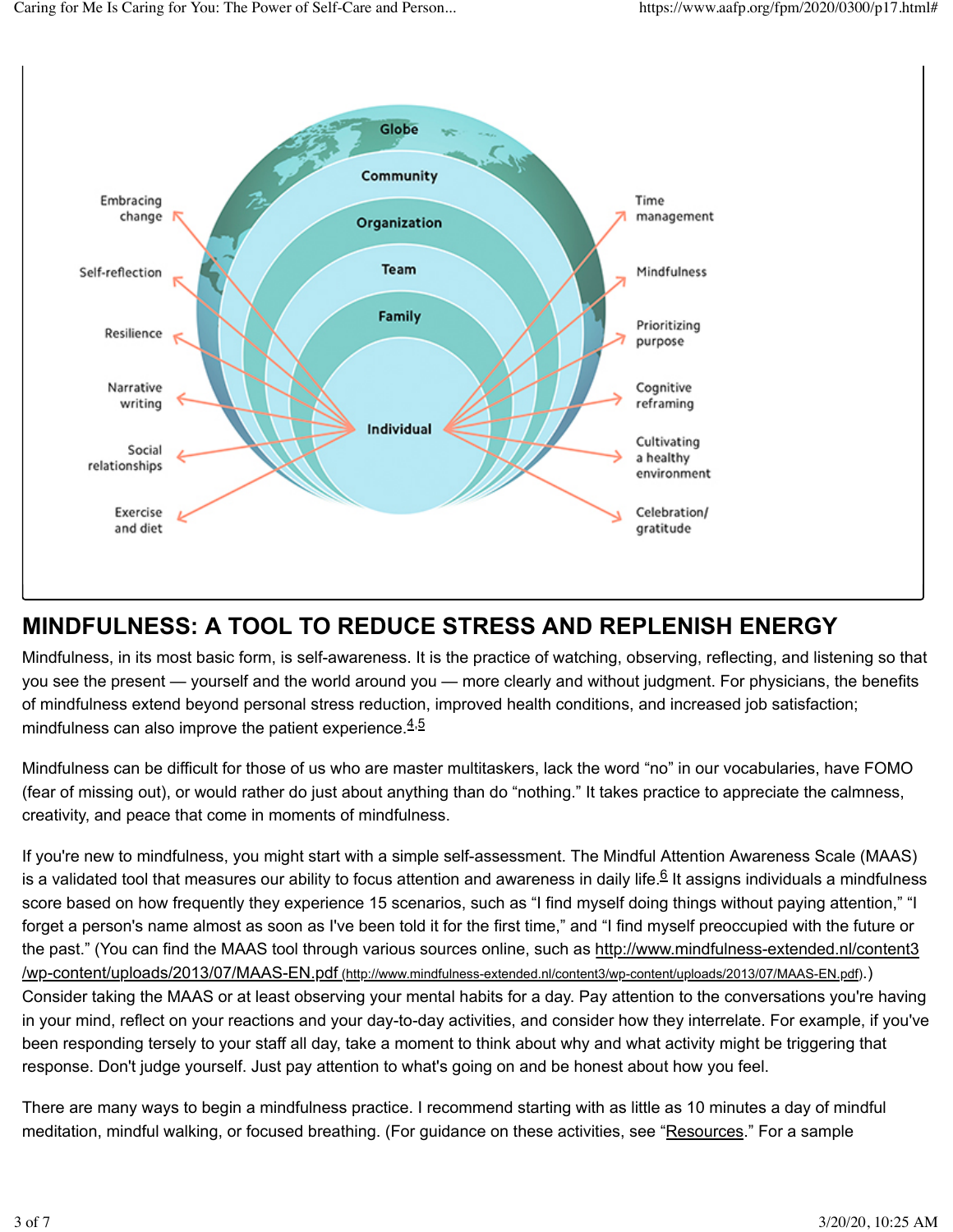mindfulness goal, see "Sample goals to help you get started.")

Saying "no" to others' requests on our time and energy can also be an act of mindfulness. Instead of mindlessly saying "yes" to every request, try saying "no" at least once each day — "no" to another committee, another title, more meetings, or more stuff. This can lead to JOMO (joy of missing out), the alternative of FOMO. Your colleagues, friends, and family might even respect and appreciate you for setting limits, as opposed to saying "sure" but being stressed or not delivering.

|                                                                                                                                                                                                                                                                                                                                                                                                                                                                                                                     | $\bigoplus$ Print<br>$\left[\mathbf{x}^{\prime}\right]$ Enlarge (hi-res/fpm20200100p17-ut1.gif)                                       |
|---------------------------------------------------------------------------------------------------------------------------------------------------------------------------------------------------------------------------------------------------------------------------------------------------------------------------------------------------------------------------------------------------------------------------------------------------------------------------------------------------------------------|---------------------------------------------------------------------------------------------------------------------------------------|
| To increase your likelihood of success in the area of personal transformation, focus on just one change at a time. For a tem- plate<br>that walks you through the process of setting "SMART" goals, which includes addressing barriers and setting measures for success,<br>download the Personal Health Improvement Plan (https://www.aafp.org/dam/AAFP/documents/journals/fpm/personal_health_improvement_plan.pdf) Or<br>use the online version (www.MyPHIT.org (http://www.MyPHIT.org)) to get daily reminders. |                                                                                                                                       |
| Mindfulness goal                                                                                                                                                                                                                                                                                                                                                                                                                                                                                                    | Sleep goal                                                                                                                            |
| Specific - Practice mindful meditation for 10 minutes every<br>morning.                                                                                                                                                                                                                                                                                                                                                                                                                                             | Specific - Get at least seven hours of sleep every night.                                                                             |
| Measurable - Process: Did I meditate today (yes or no)?<br>Outcome: On a scale of 1 to 5, how stressed did I feel today?                                                                                                                                                                                                                                                                                                                                                                                            | Measurable - Process: Did I complete the goal today (yes or<br>no)? Outcome: On a scale of 1 to 5, how rested did I feel<br>today?    |
| Achievable - How confident am I that I can achieve this goal<br>(scale of 1 to 10, with 6 or greater required)?                                                                                                                                                                                                                                                                                                                                                                                                     | Achievable - How confident am I that I can achieve this goal<br>(scale of 1 to 10, with 6 or greater required)?                       |
| Relevant - How important is it for me to achieve this goal<br>(scale of 1 to 10, with 6 or greater required)?                                                                                                                                                                                                                                                                                                                                                                                                       | Relevant - How important is it for me to achieve this goal<br>(scale of 1 to 10, with 6 or greater required)?                         |
| Timely - Begin today, and continue for 21 days.                                                                                                                                                                                                                                                                                                                                                                                                                                                                     | Timely - Begin today, and continue 30 days.                                                                                           |
| <b>Healthy eating goal</b>                                                                                                                                                                                                                                                                                                                                                                                                                                                                                          | <b>Exercise goal</b>                                                                                                                  |
| Specific – Consume at least seven fruits or vegetables daily.                                                                                                                                                                                                                                                                                                                                                                                                                                                       | Specific – Run five times per week for 30 minutes.                                                                                    |
| Measurable - Process: Did I complete the goal today (yes or<br>no)? Outcome: On a scale of 1 to 5, how energized did I feel<br>today?                                                                                                                                                                                                                                                                                                                                                                               | Measurable - Process: Did I complete the goal today (yes or<br>no)? Outcome: On a scale of 1 to 5, how energized did I feel<br>today? |
| Achievable - How confident am I that I can achieve this goal<br>(scale of 1 to 10, with 6 or greater required)?                                                                                                                                                                                                                                                                                                                                                                                                     | Achievable - How confident am I that I can achieve this goal<br>(scale of 1 to 10, with 6 or greater required)?                       |
| Relevant - How important is it for me to achieve this goal<br>(scale of 1 to 10, with 6 or greater required)?                                                                                                                                                                                                                                                                                                                                                                                                       | Relevant - How important is it for me to achieve this goal<br>(scale of 1 to 10, with 6 or greater required)?                         |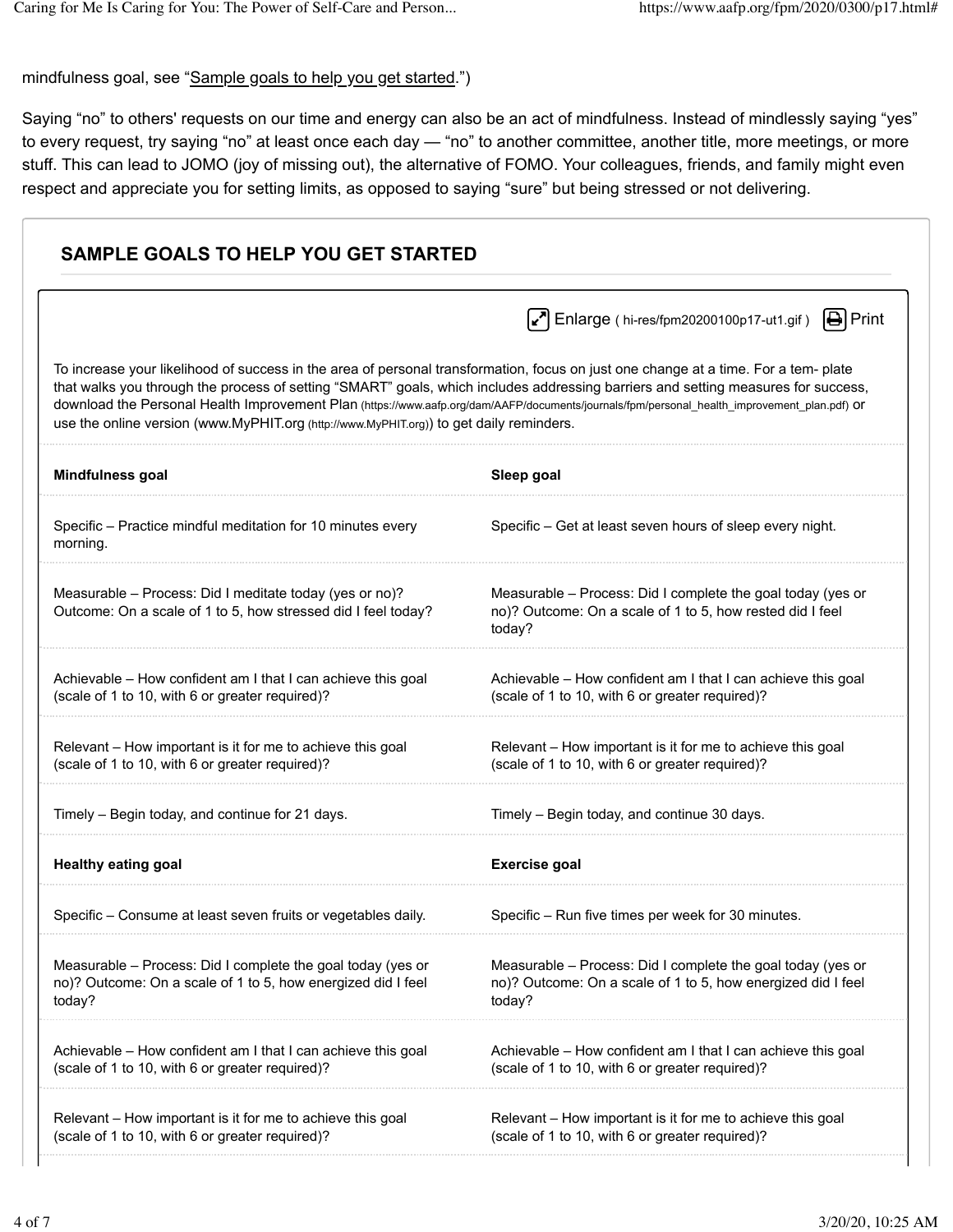Timely – Begin today, and continue for 30 days. Timely – Begin today, and continue for one month.

# **BACK TO THE BASICS: HEALTHY EATING, SLEEP, AND EXERCISE**

As I've coached physicians over the years, I have noticed that they often pride themselves on their "superhuman" status able to work all day without the need to eat, sleep, or exercise. Denying physical needs is like a badge of honor in medicine, but it also contributes to an empty tank and negatively affects our ability to care for others. Evidence-based strategies that promote our physical health include healthy eating, sleeping, and exercise habits, yet we often neglect these basic means of replenishing ourselves. Perhaps we should consider the same advice we give our patients and ask ourselves the following:

- Do I eat five or more fruits or vegetables daily?
- Do I limit saturated fats and foods and beverages with added sugar?
- Do I drink alcohol in moderation?
- Do I get 30 minutes of cardiovascular exercise most days and muscle-strengthening at least twice a week?
- Do I get the recommended seven or more hours of sleep each night?

If your answer to all the above is "yes," congratulations! You are in the minority. Reflect on how you manage these habits so well. Journal your routines so that if in the future anything changes, you can return to your healthy habits.

If your answer to any of the above is "no," consider why you do not practice healthy habits. Is it because you feel you have no time, no energy (you're too tired), it's not your priority right now, you've failed too many times so it's not worth trying again, or another reason? Explore your barriers and brainstorm solutions using the Personal Health Improvement Plan template (https://www.aafp.org/dam/AAFP/documents/journals/fpm/personal\_health\_improvement\_plan.pdf).

Often the problem is that as physicians we feel that we have to do everything, do it all perfectly, and do it all now. We deny ourselves permission to ever be "done" (with email, charting, projects, etc.), to replenish, or to enjoy anything. But to be most effective in our work life or personal life, we have to take care of ourselves. Give yourself permission to stop trying to do it all and start focusing on your own well-ness. Pick just *one* goal that you will focus on for the next 30 days to improve your physical health. (See "Sample goals to help you get started.")

## **RESOURCES**

#### **Mindfulness**

Mindfulness video (http://www.youtube.com/watch?v=D5Fa50oj45s) by Jon Kabat-Zinn

Headspace (https://www.headspace.com/headspace-meditation-app), a guided meditation and mindfulness app (free limited session options)

InsightTimer (https://insighttimer.com/meditation-app), a free app for guided meditations, music tracks, talks, and courses

AllTrails (https://www.alltrails.com), an app to find a hike wherever you are to practice walking meditation

#### **Healthy eating and exercise**

MyFitnessPal (https://www.myfitnesspal.com), an app for tracking calories, macronutrients, exercise, goals, etc.

Cronometer (https://cronometer.com), an app for logging your diet, exercise, biometrics, and notes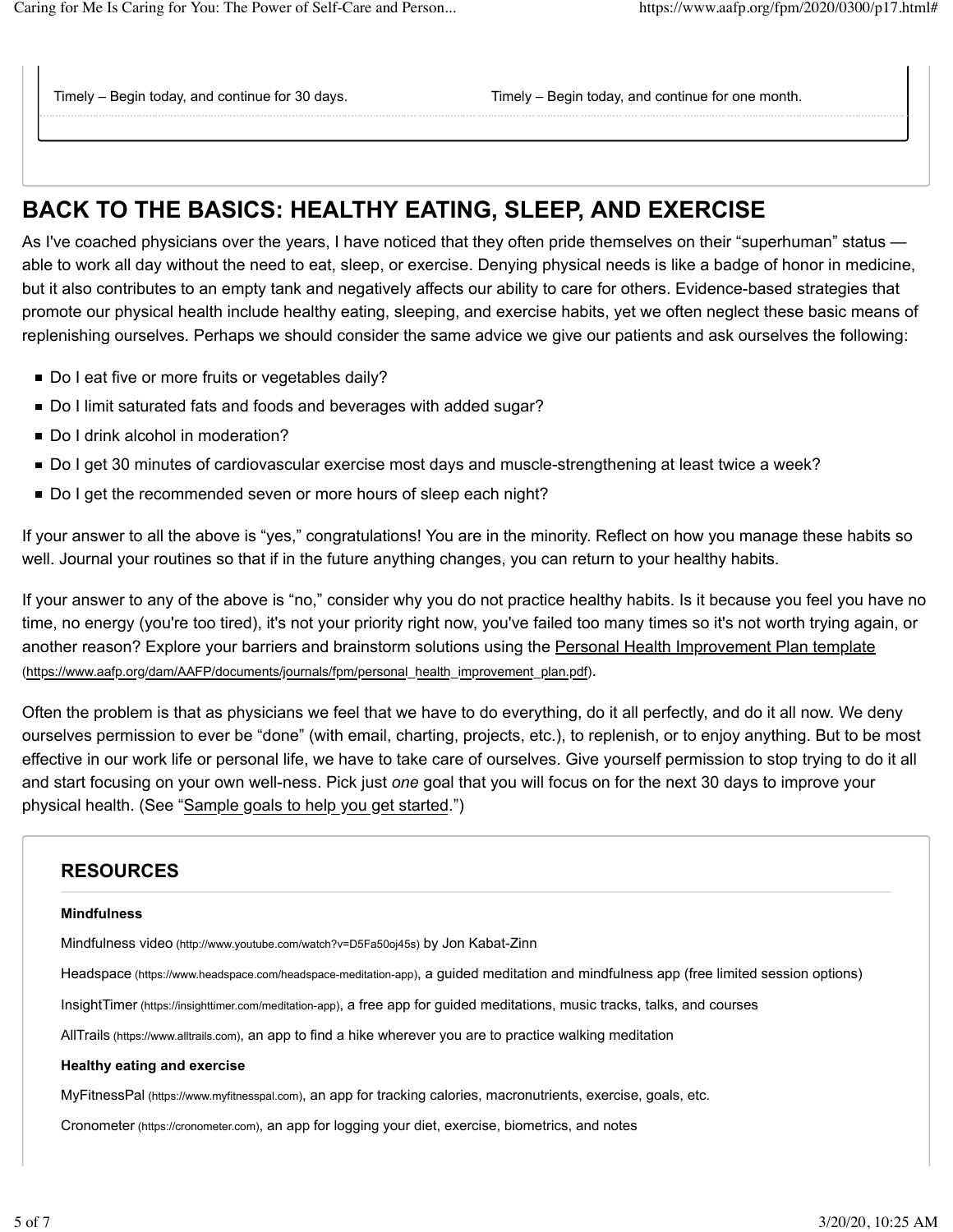BodySpace (https://bodyspace.bodybuilding.com), an app that offers free weight training workouts and programs designed by elite trainers and fitness pros as well as tips, visual guidance, and access to a supportive online fitness community

Seconds Pro (http://www.intervaltimer.com), an app that offers a free interval timer for high-intensity interval training (HIIT), Tabata, and circuit training workouts and allows you to build custom workouts

Yummly (https://www.yummly.com), a recipe resource that allows you to filter for specific dietary needs (gluten-free, dairy-free, vegan, paleo, etc.)

## **IT STARTS WITH US**

Changing ourselves can be the most challenging yet most rewarding work we will ever do. We will need to walk the walk every day, learn from those around us, and learn from our own successes and struggles. Prioritizing our own well-being has the power to change not only us but also the culture of medicine.

## **SERIES OVERVIEW In this or previous issues:** Creating your personal wellness plan (https://www.aafp.org/fpm/2020/0100/p27.html) (January/February 2020). SICIAN WELL-BEING **SERIES** Self-care through mindfulness and strategies for promoting physical health (March/April 2020). **In upcoming issues:** Family well-being through social connectivity and time management. Team well-being through conflict resolution and promotion of gratitude in the workplace. Organizational well-being through prioritizing purpose and creating resilient leaders. Community well-being through cognitive reframing and building emotional intelligence.

## **ABOUT THE AUTHOR**

Dr. Pipas is a family physician and Professor of Community and Family Medicine, The Dartmouth Institute for Health Policy and Clinical Practice, and the Department of Medical Education at the Geisel School of Medicine at Dartmouth. She is the author of A Doctor's Dozen: 12 Strategies for Personal Health and a Culture of Wellness, and has been recognized as a leader in wellness, education, research, and clinical care. Her recent awards include the 2019 Society of Teachers of Family Medicine Humanism Award and the 2019 Family Medicine Education Consortium This We Believe Award. Dr. Pipas serves as the chief wellness officer for CaseNetwork.

Author disclosure: no relevant financial affiliations disclosed.

### **REFERENCES** show all references

1. Andrew, LB. Physician suicide. Medscape. Aug 1, 2018. https://emedicine.medscape.com/article/806779-overview#a1 (https://emedicine.medscape.com/article/806779-overview#a1). Accessed Feb. 7, 2020....